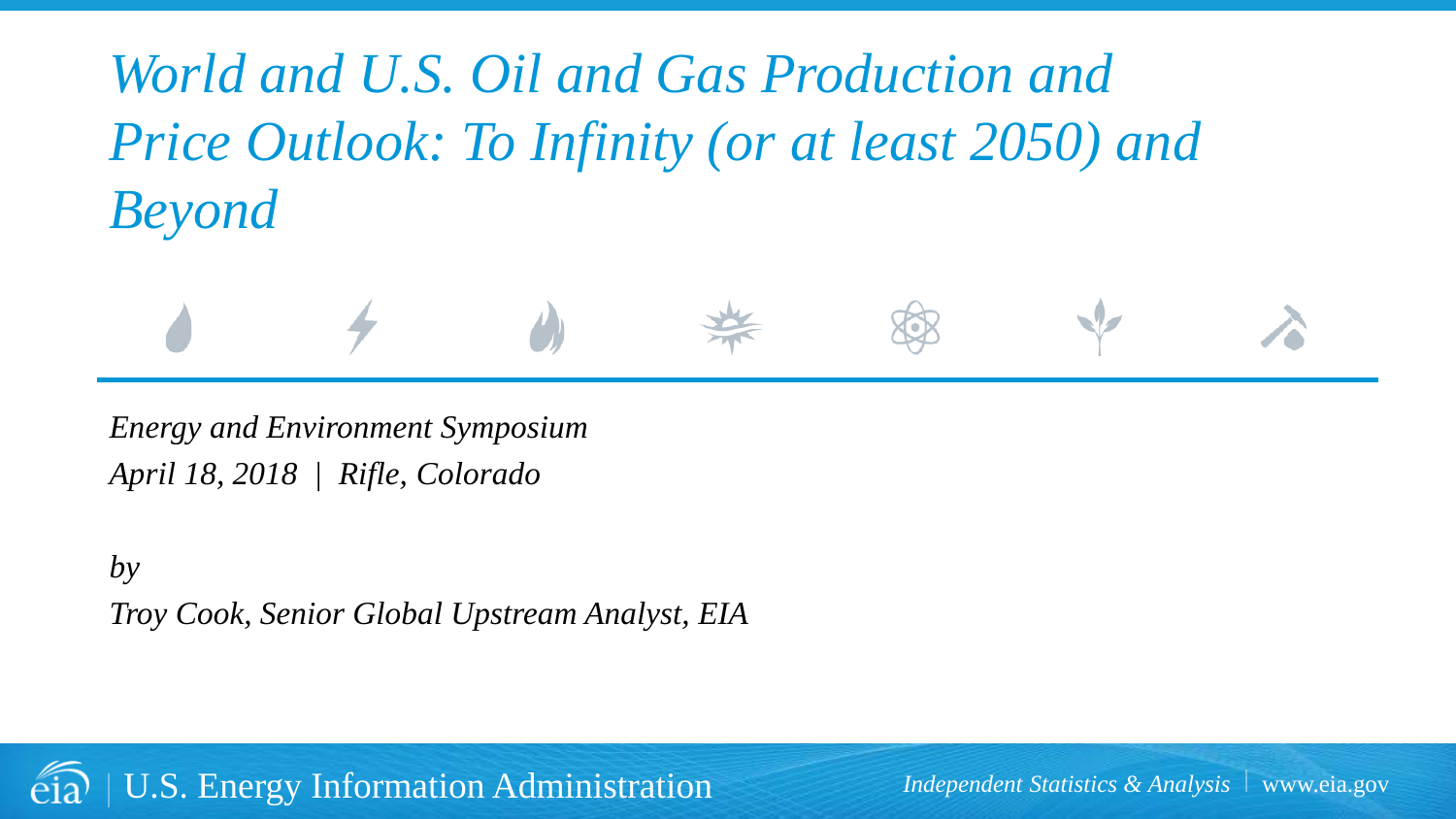# Show of hands…who here uses EIA data?



*Troy Cook, Energy and Environment Symposium, Rifle Colorado April 18, 2018* <sup>2</sup>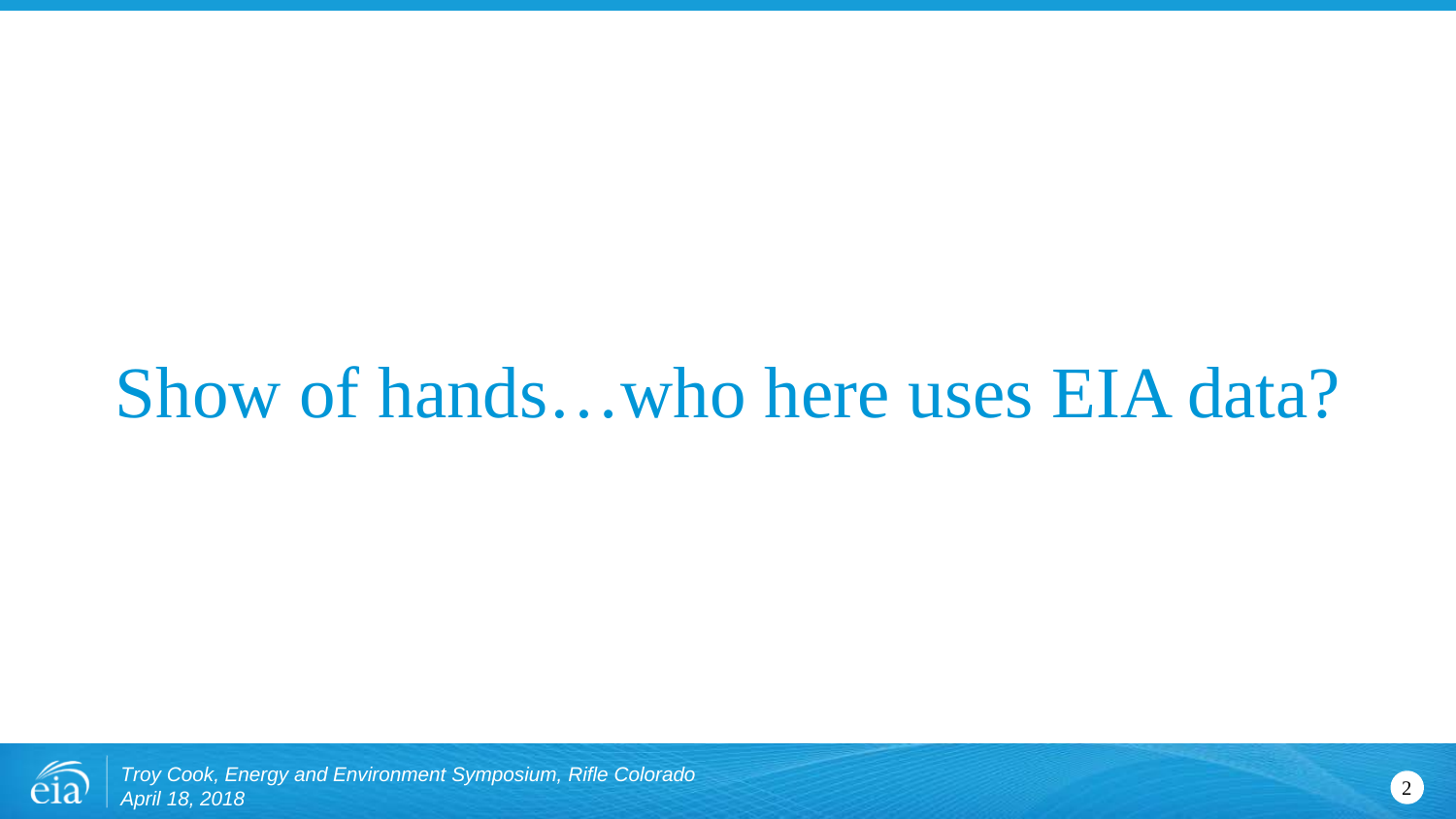## EIA is all about energy data and energy analysis

- Data (Statistics)
	- Data collection (surveys)
	- Data synthesis, curating, presentation (e.g., Excel add-in)
- Analysis
	- Present and near history
		- Disruption analysis
		- Drilling productivity report
	- Near-term forecasts: STEO
	- Longer-term projections
		- Annual Energy Outlook (AEO)
		- International Energy Outlook (IEO)



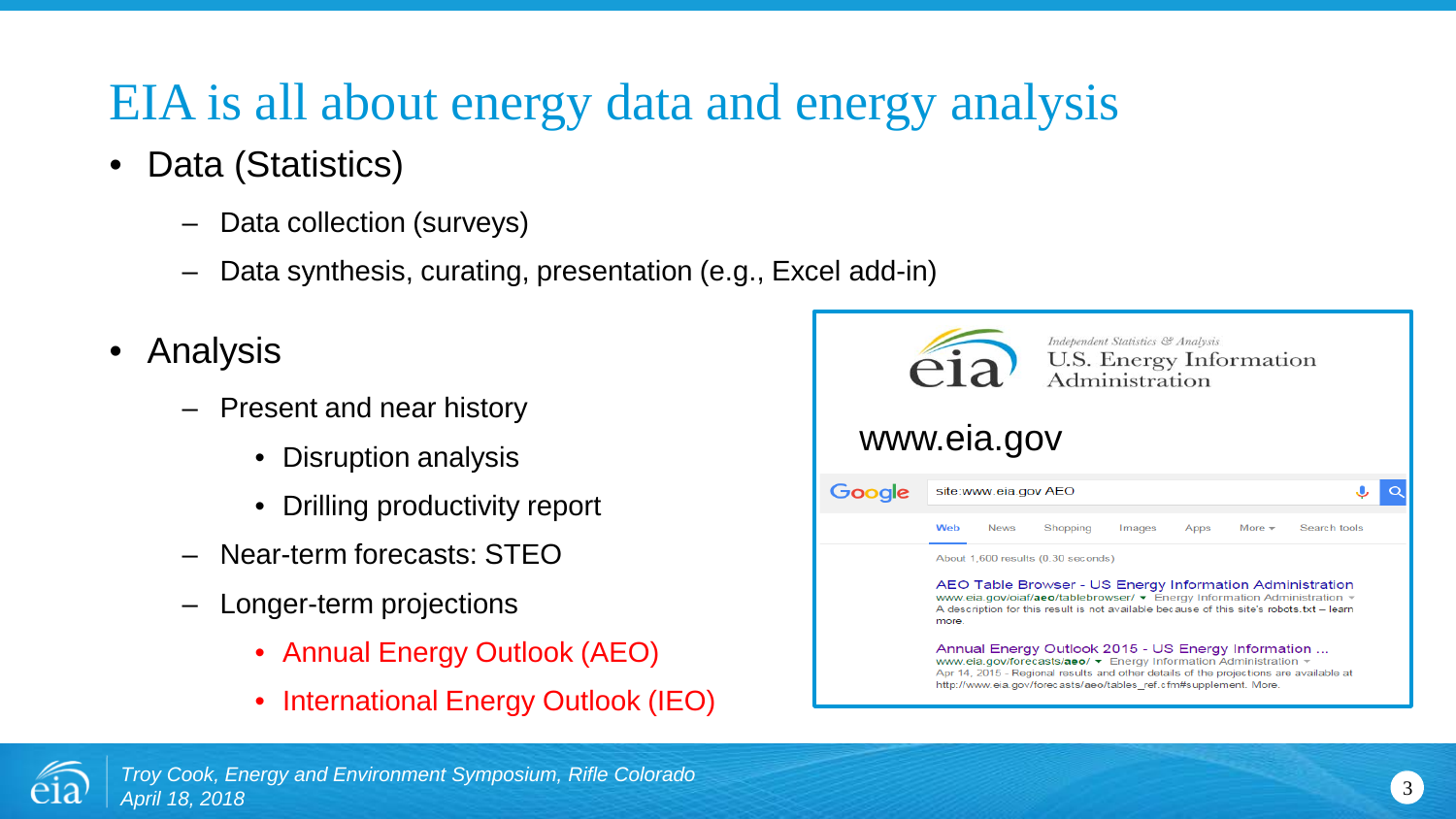The Annual Energy Outlook 2018 (AEO2018) represents a projection of the U.S. energy system to the year 2050

- Projection, not forecast
- Conceptually, represents peak (mode) of conditional probability distribution
	- No information about shape of distribution is given
	- Conditions include existing technologies (largely), current laws and regulations
- Infinitesimally small chance of being "right"
	- We've never been right in the past
	- No one has…

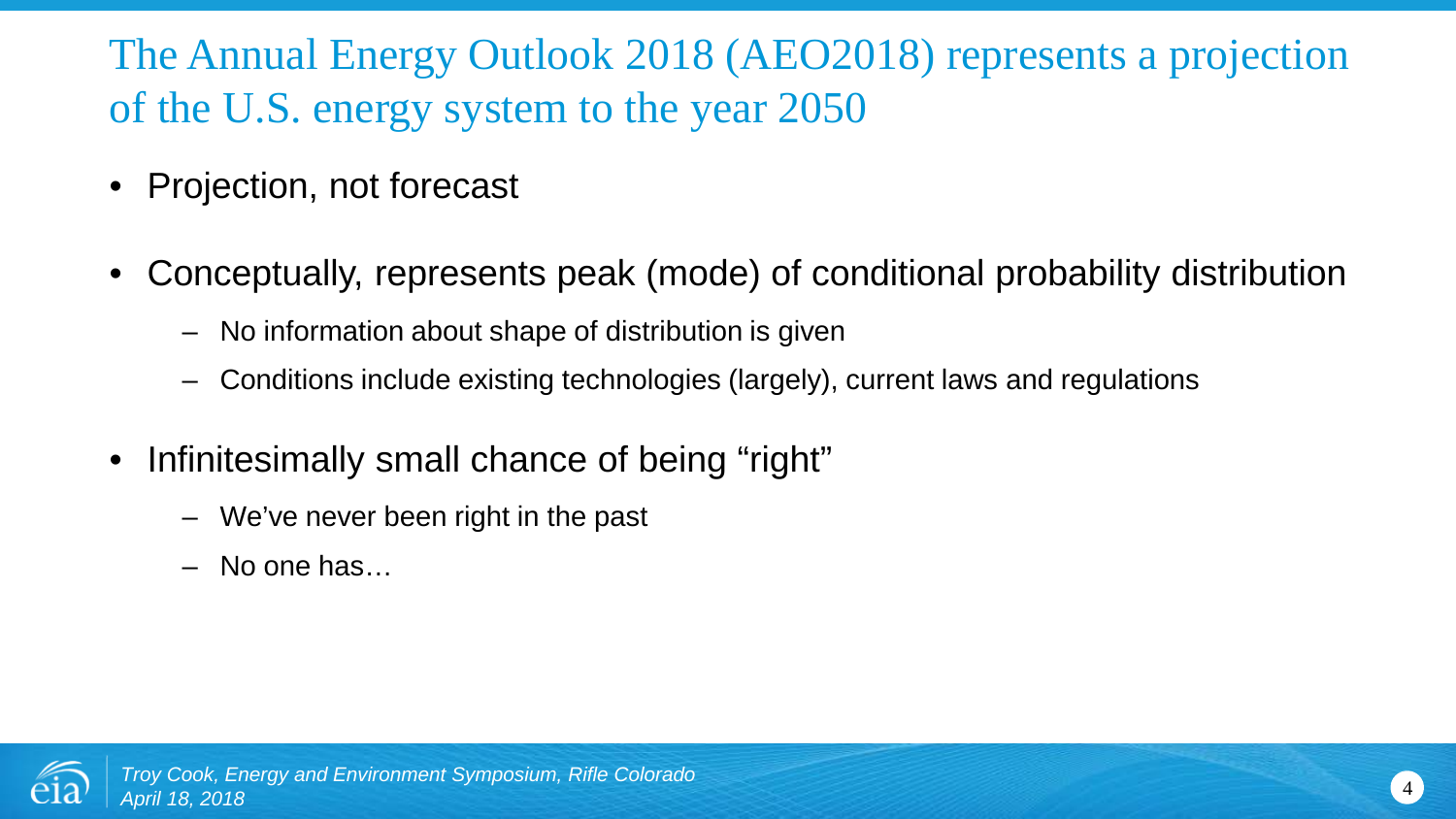### EIA has never correctly predicted the crude oil price

Average imported crude oil acquisition price nominal dollars per barrel



*Source: EIA, Annual Energy Outlooks through 2018*

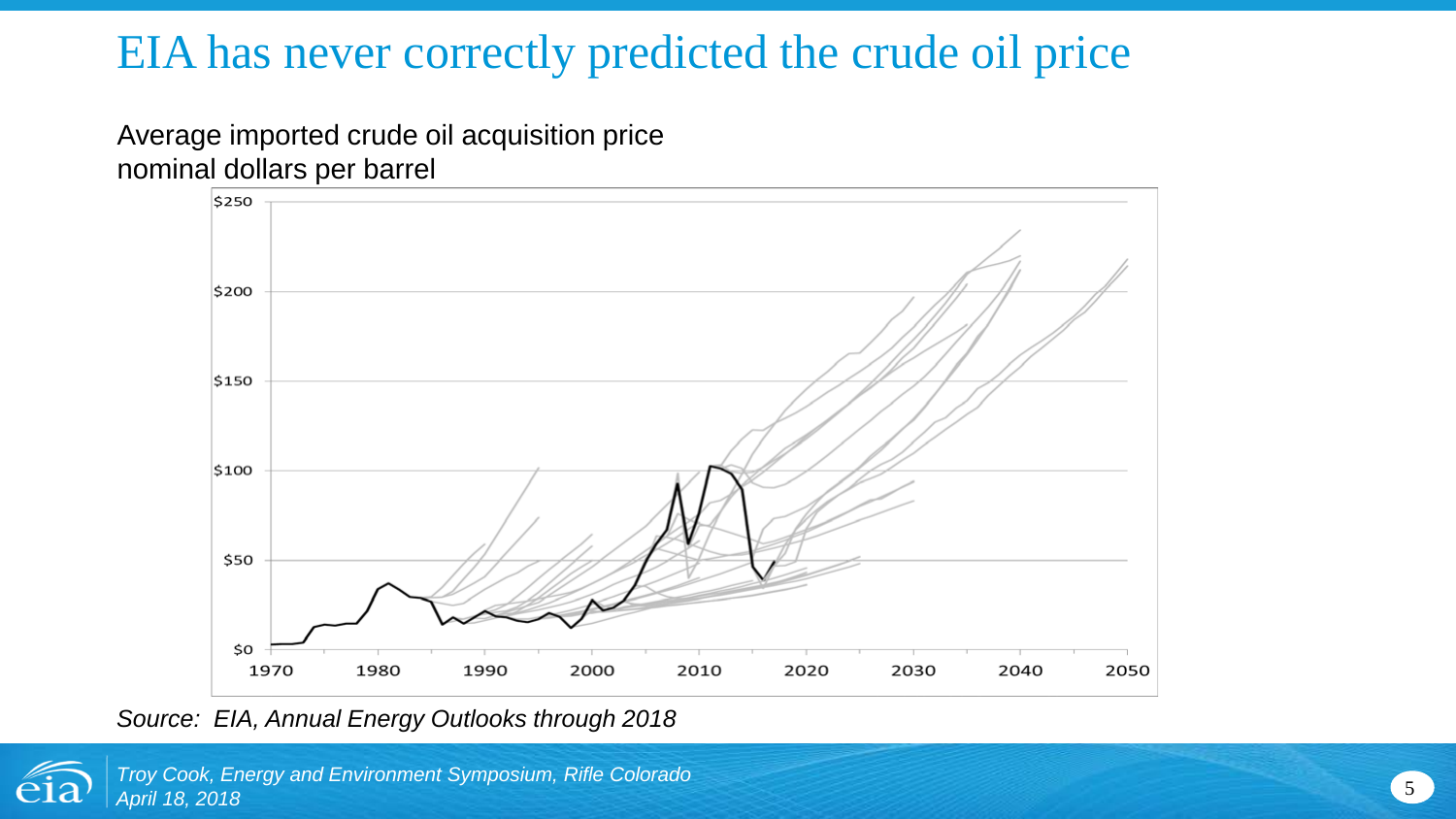## Global outlook

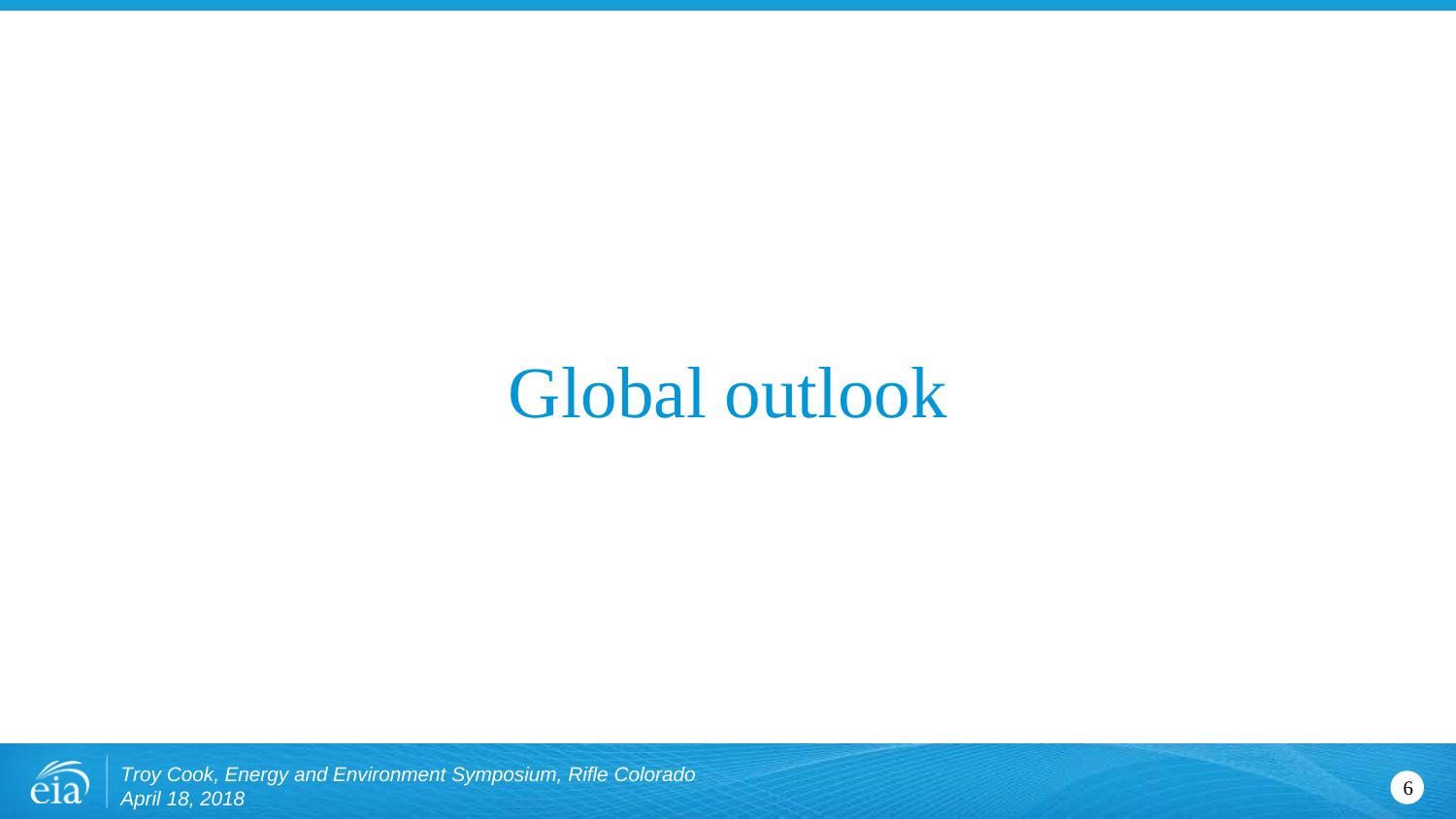### IEO2017 addresses the uncertainty inherent in energy projections by developing side cases focusing on overall energy consumption

- The effects of assumptions about economic growth on energy consumption are addressed in the High and Low Economic Growth cases. World gross domestic product increases by 3.3%/year from 2015 to 2040 in the High Economic Growth case and by 2.7%/year in the Low Economic Growth case, compared with 3.0%/year in the Reference case
- The High and Low Oil Price cases address the uncertainty associated with the trajectory of world energy prices. In the Low Oil Price case, the price of North Sea Brent crude in 2016 dollars reaches \$43/barrel by 2040, compared with \$109/barrel in the Reference case and \$226/barrel in the High Oil Price case
- Although the graphics in this presentation focus on projections through 2040, this IEO is the first projection to include model results through 2050, which are available on the IEO page of the EIA website; EIA welcomes feedback on the assumptions and results over the period of 2040–50

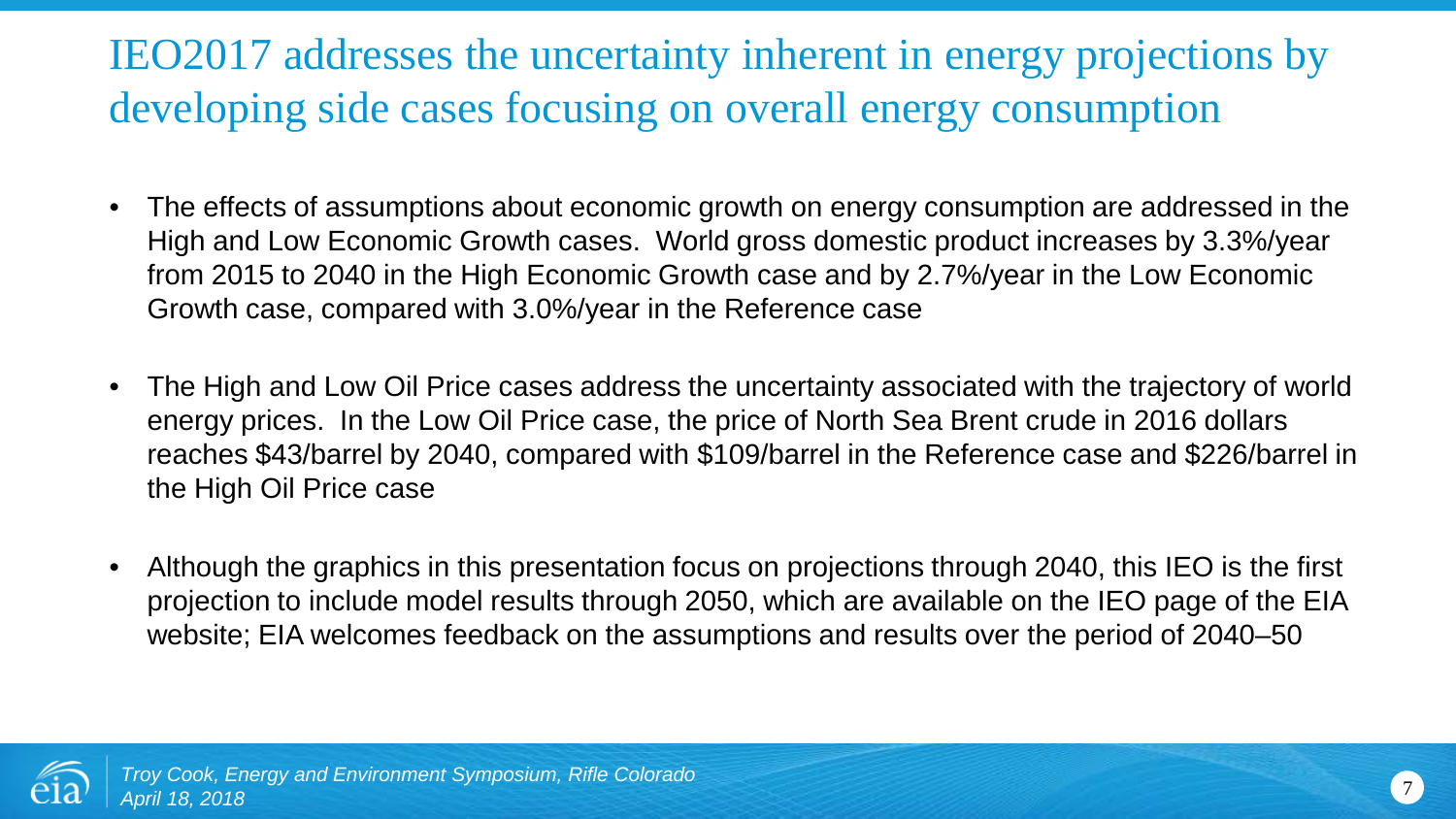#### Future oil prices are another key source of uncertainty in the projections

#### **World oil prices in three cases**

real 2016 dollars per barrel



#### **World energy consumption in three cases** quadrillion Btu



*Source: EIA, International Energy Outlook 2017*

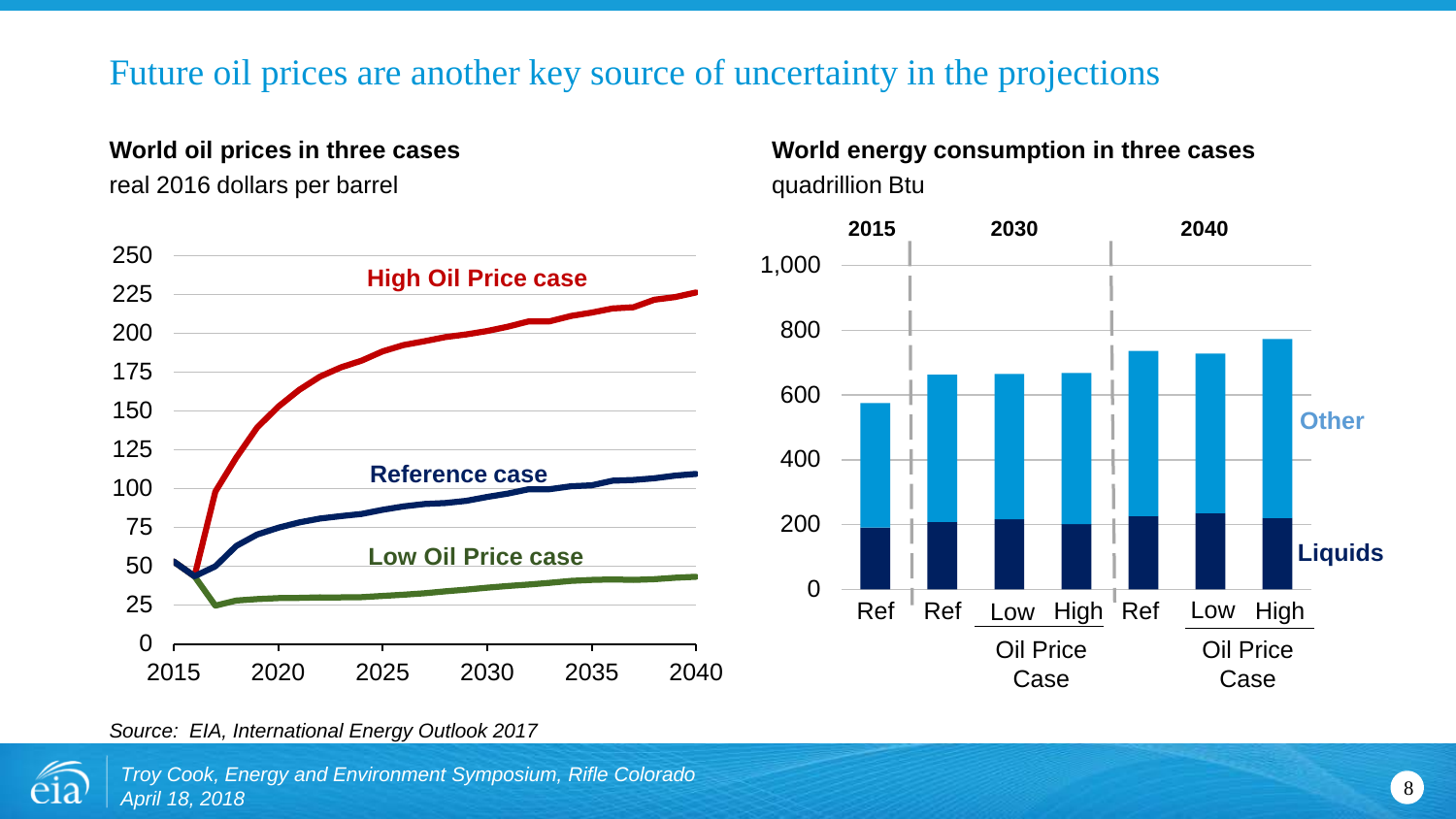### Economic growth—a major driver of energy demand—is greater on average in non-OECD countries

**Average annual percent change in real GDP by region, 2015-40**



*Source: EIA and Oxford Economic Model (March 2017)*



**3.8**

**2.4**

**2.6**

**3.0**

**3.9 3.9**

**4.3**

**5.0**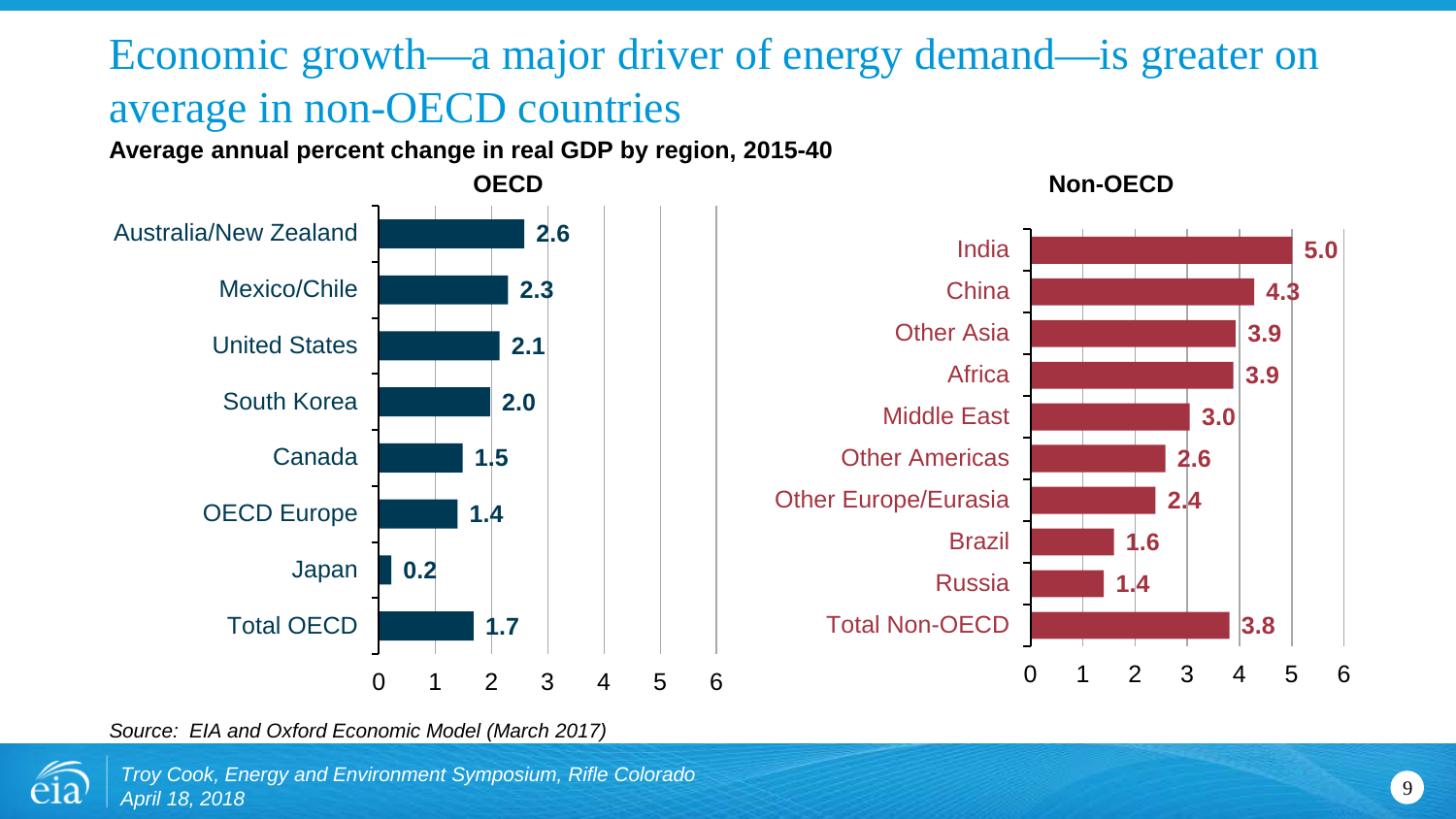Energy consumption increases over the projection for all fuels other than coal in the Reference case with renewables being the fastest-growing energy source

#### **World energy consumption by energy source**

quadrillion Btu



*Source: EIA, International Energy Outlook 2017*

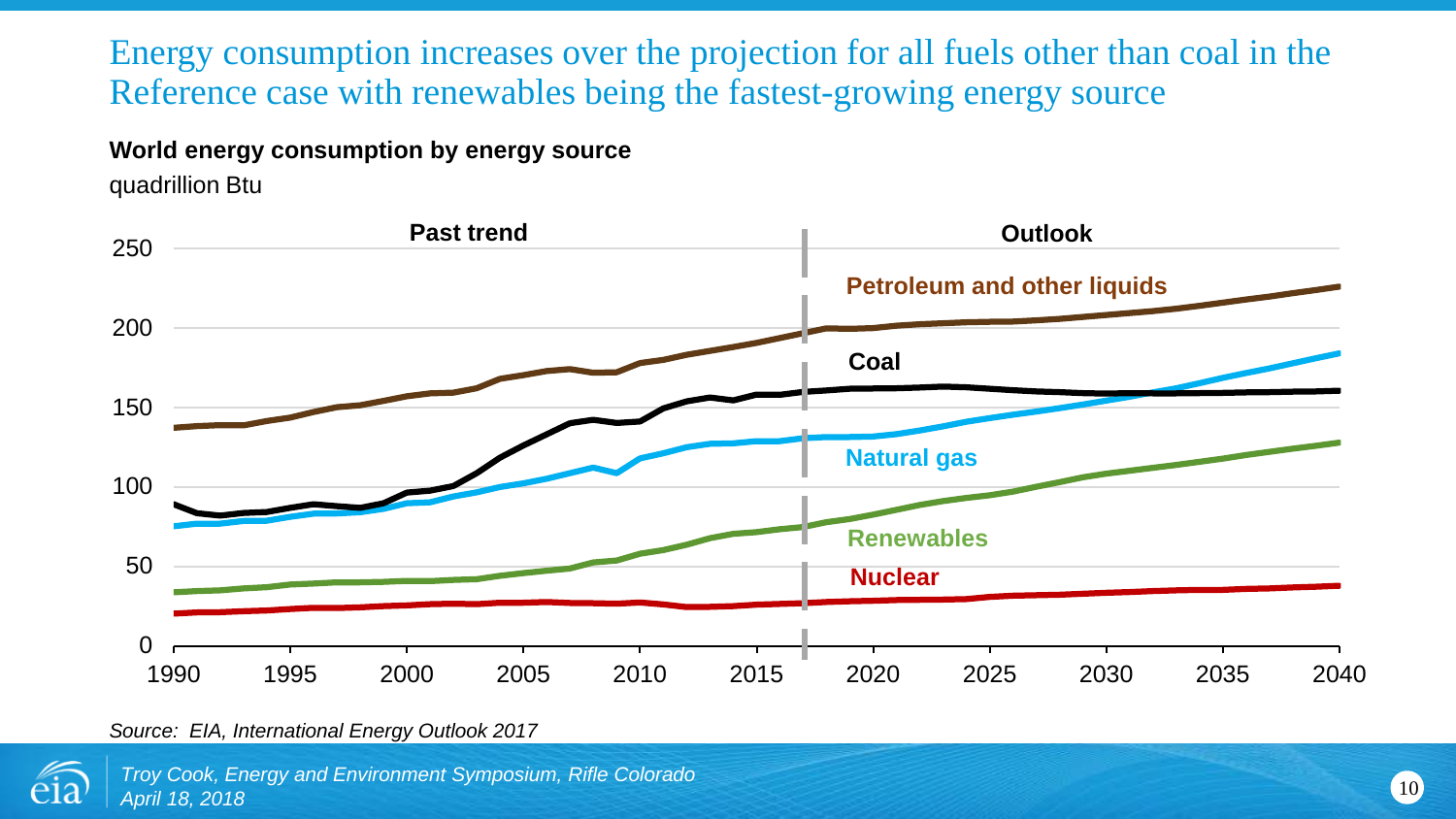### Although population and per capita output continue to rise, energy and carbon intensity are projected to continue to fall in the Reference case



*Source: EIA, International Energy Outlook 2017*

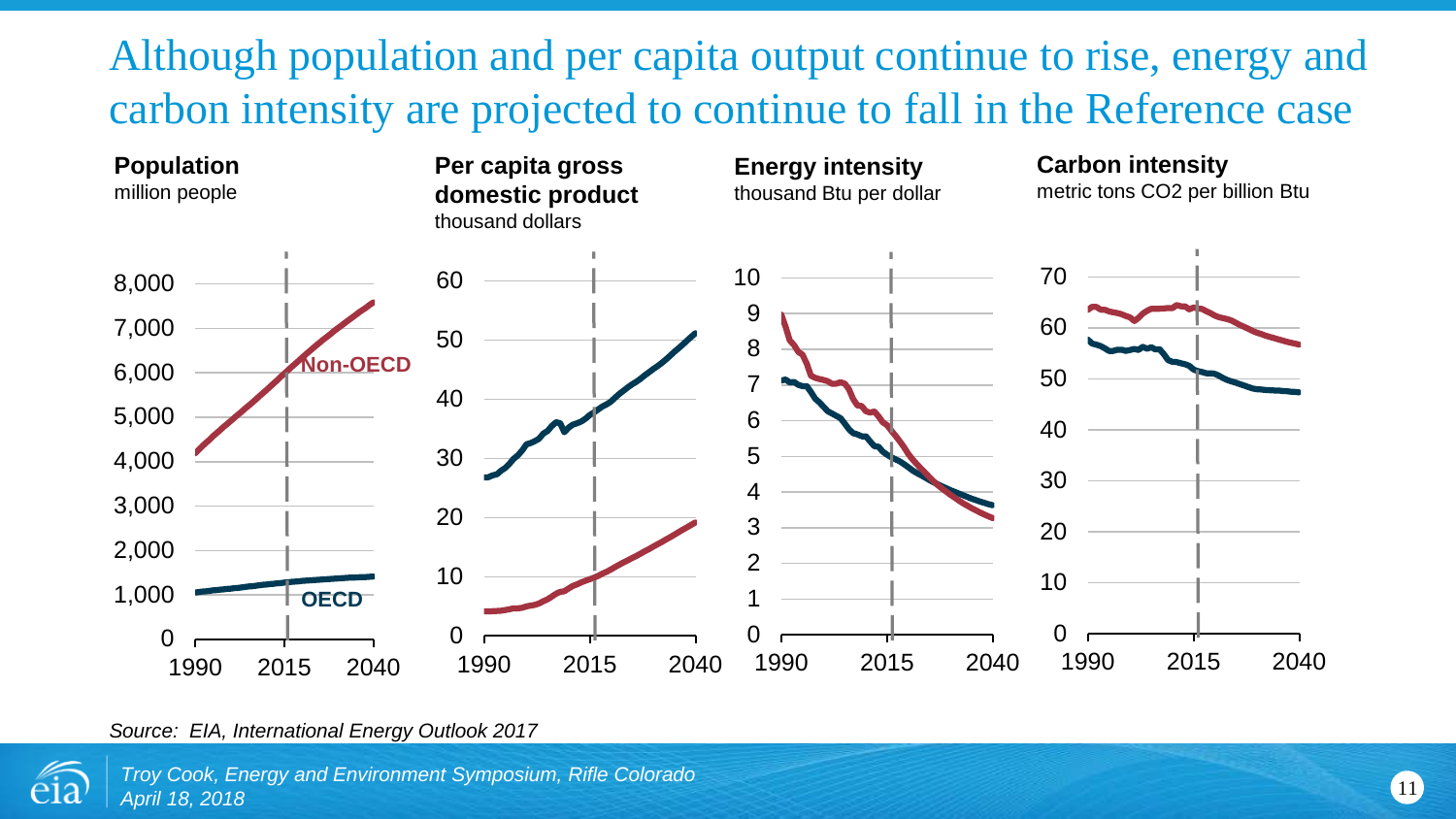### Liquid fuel supplies increase from 2015 to 2040 with most of the growth occurring in OPEC crude oil and lease condensate



*Source: EIA, International Energy Outlook 2017*

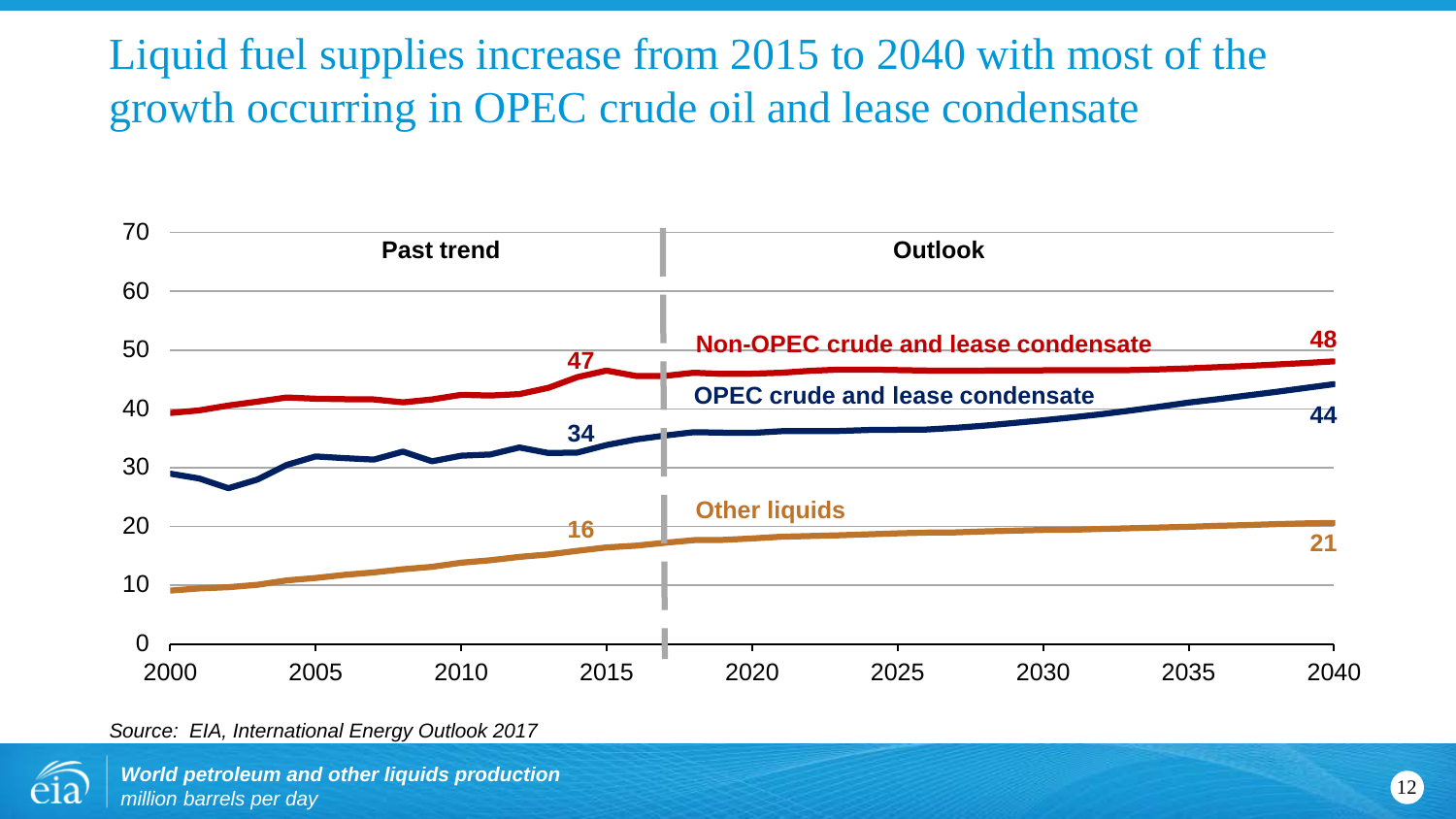World natural gas consumption increases by 43% from 2015 to 2040 in the Reference case largely due to demand growth



*Source: EIA, International Energy Outlook 2017*

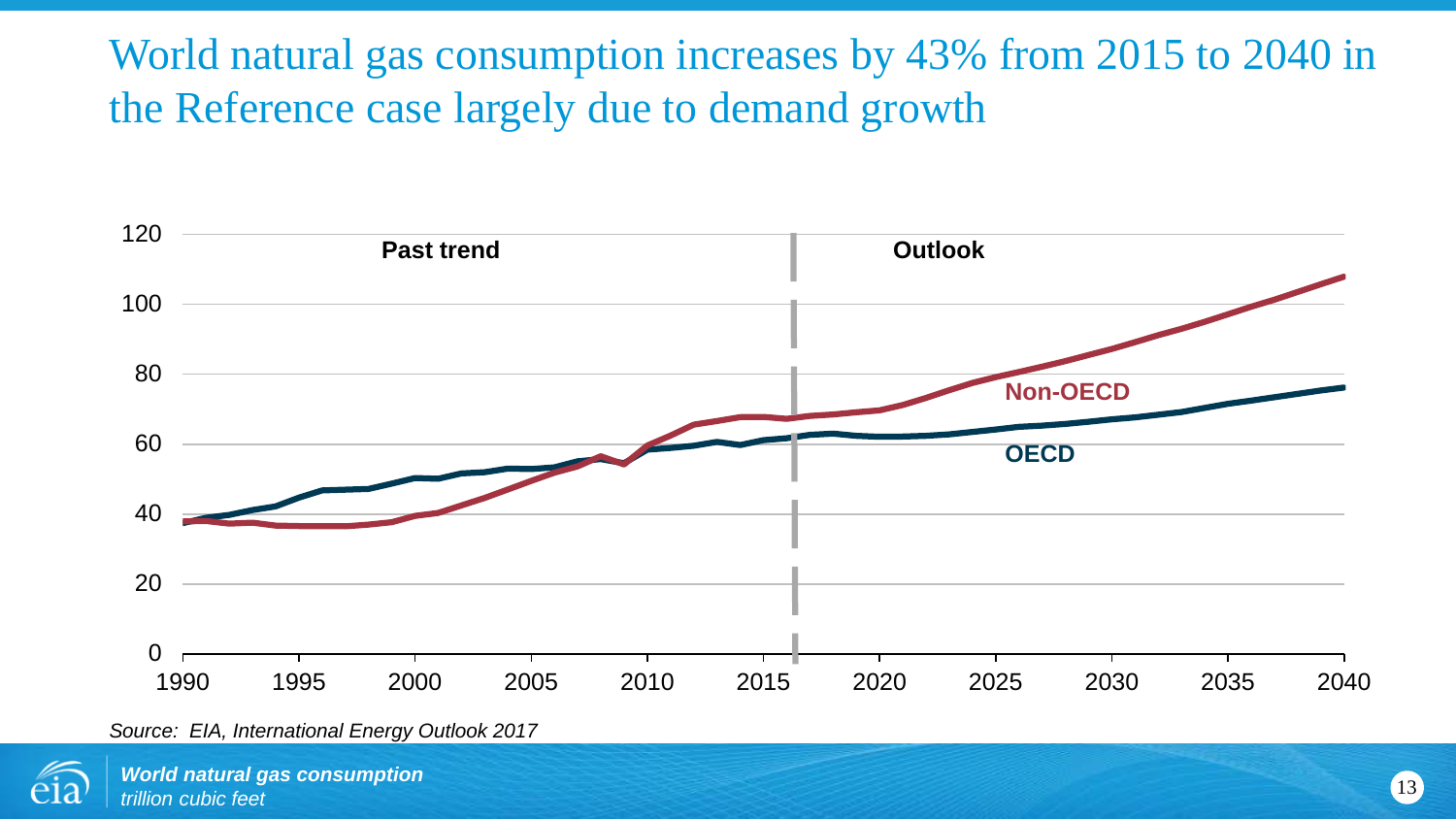Middle East, the United States, and China account for more than 60% of the world increase in natural gas production



*Source: EIA, International Energy Outlook 2017*

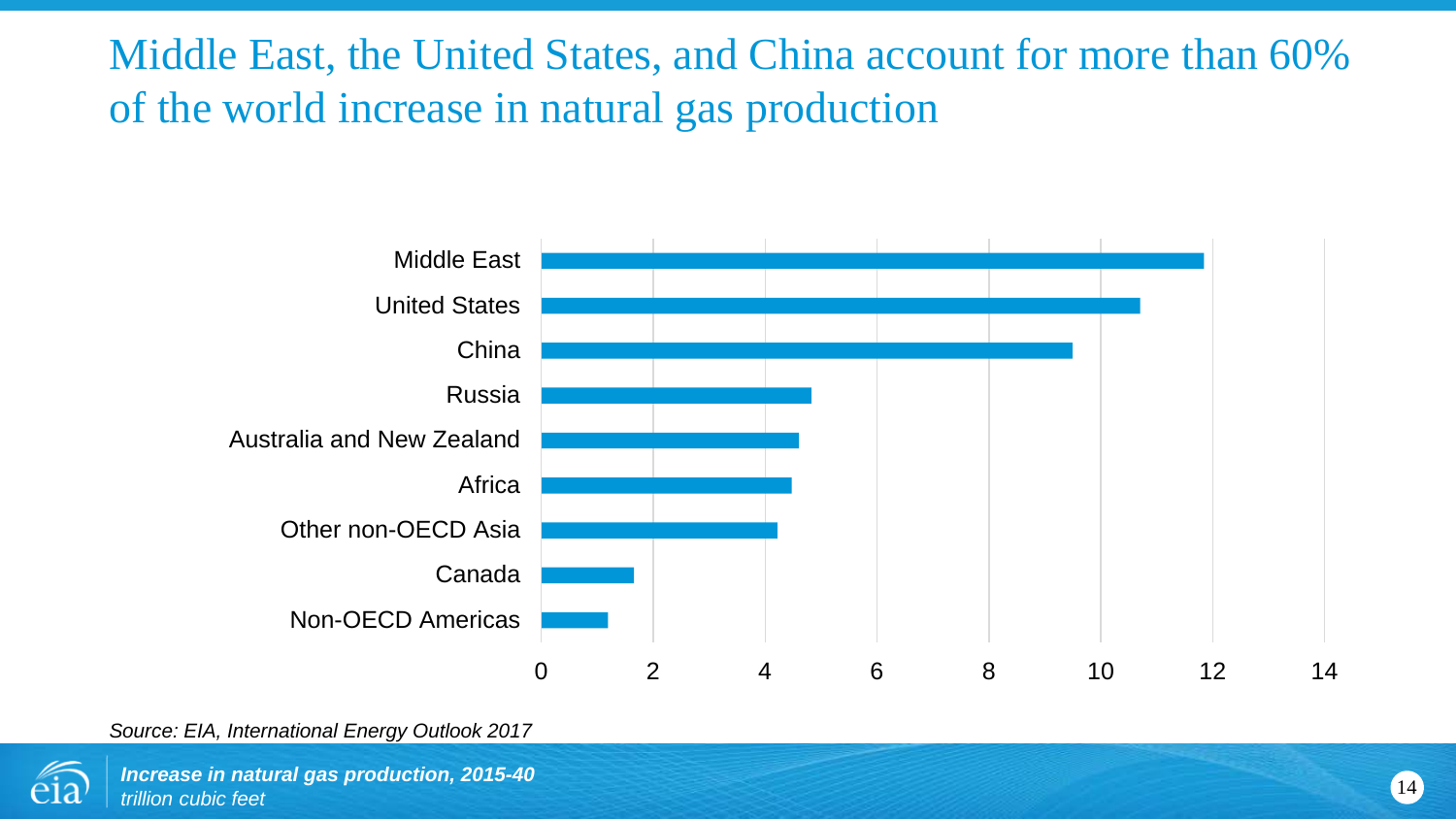Shale gas and tight gas become increasingly important to gas supplies, not only for the United States, but also for China and Canada



*Source: EIA, International Energy Outlook 2017*

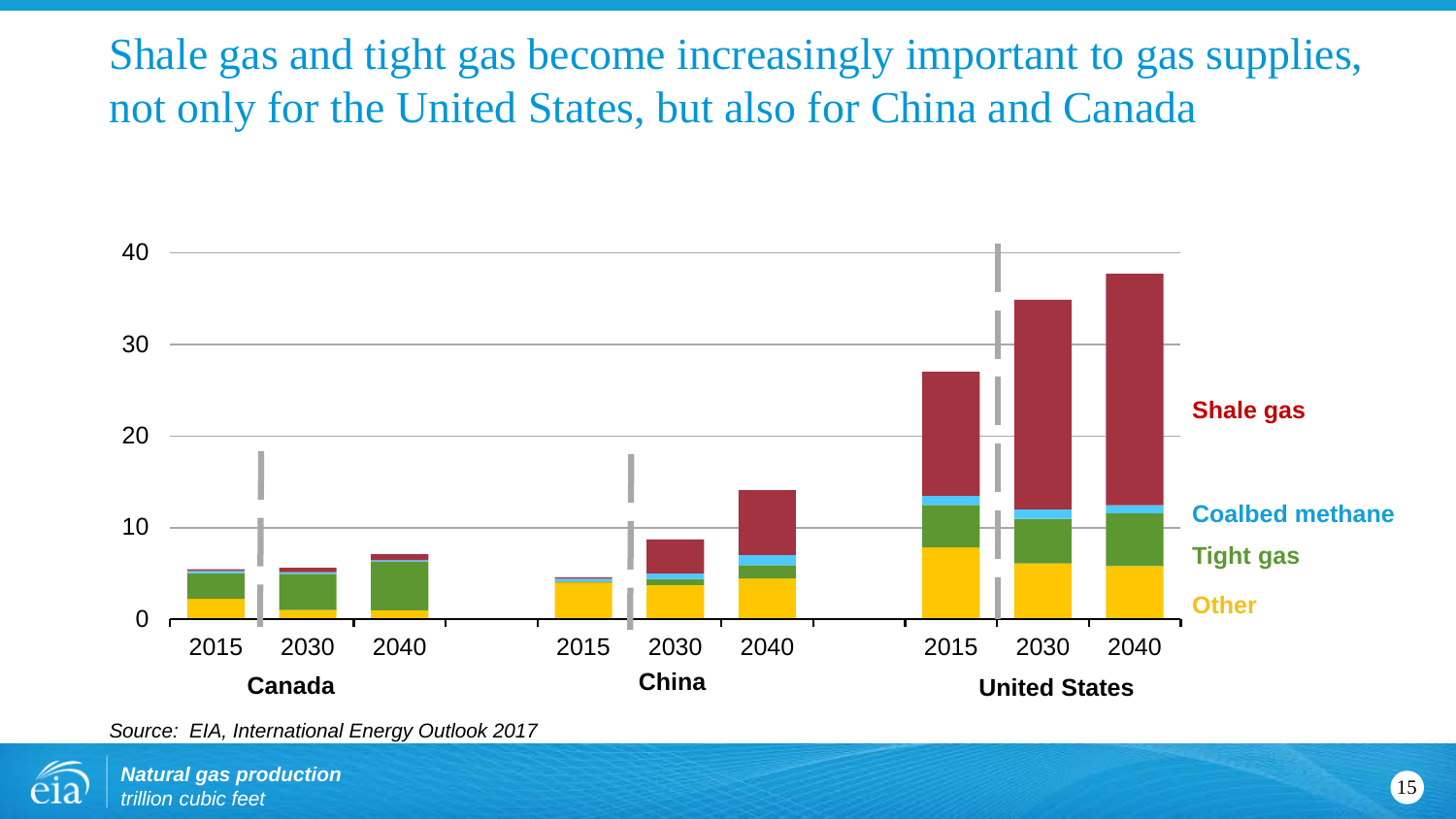# Domestic Overview

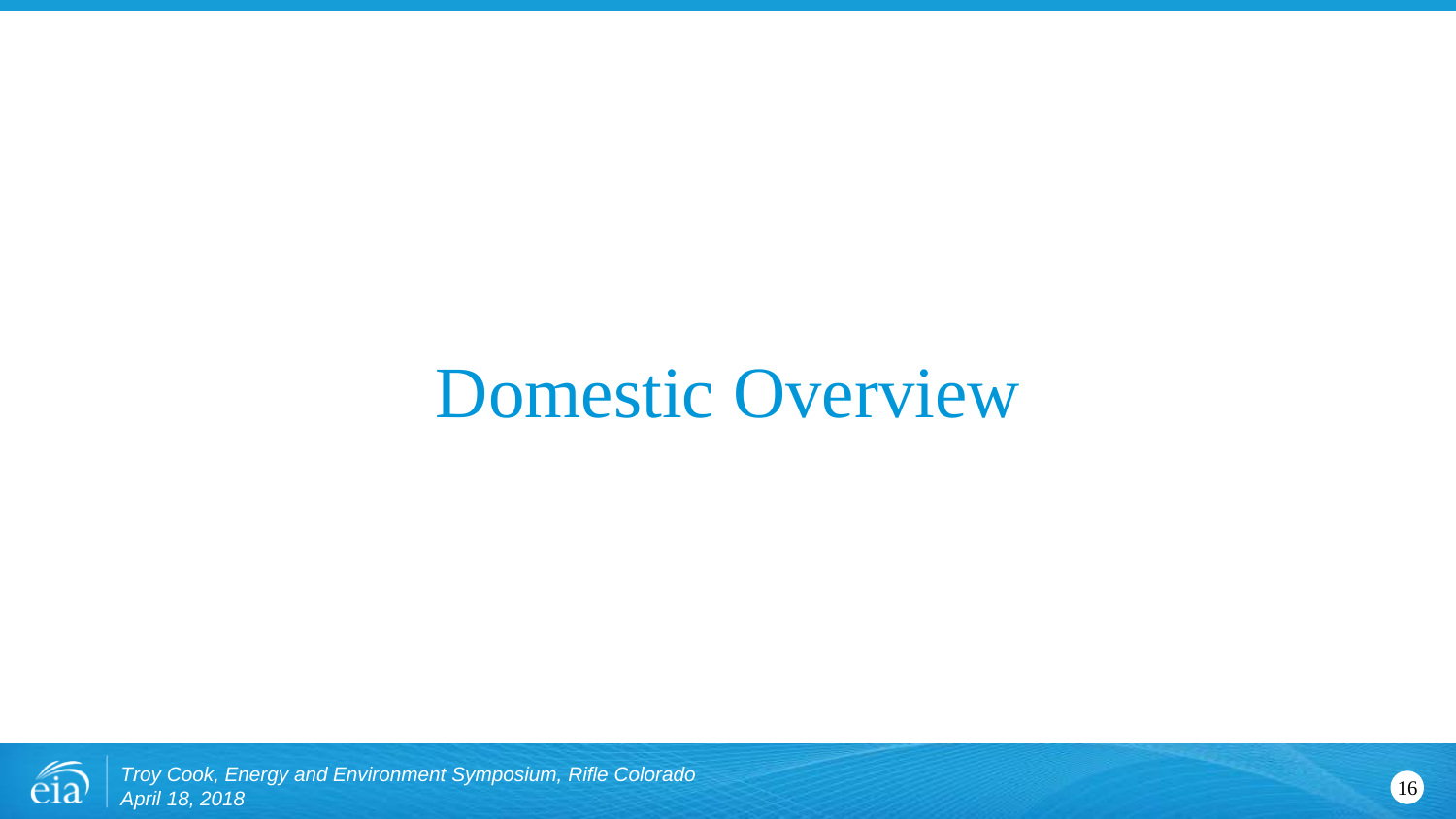### Tight oil production remains the leading source of U.S. crude oil production from 2017 – 2050

#### **Crude oil production**

million barrels per day



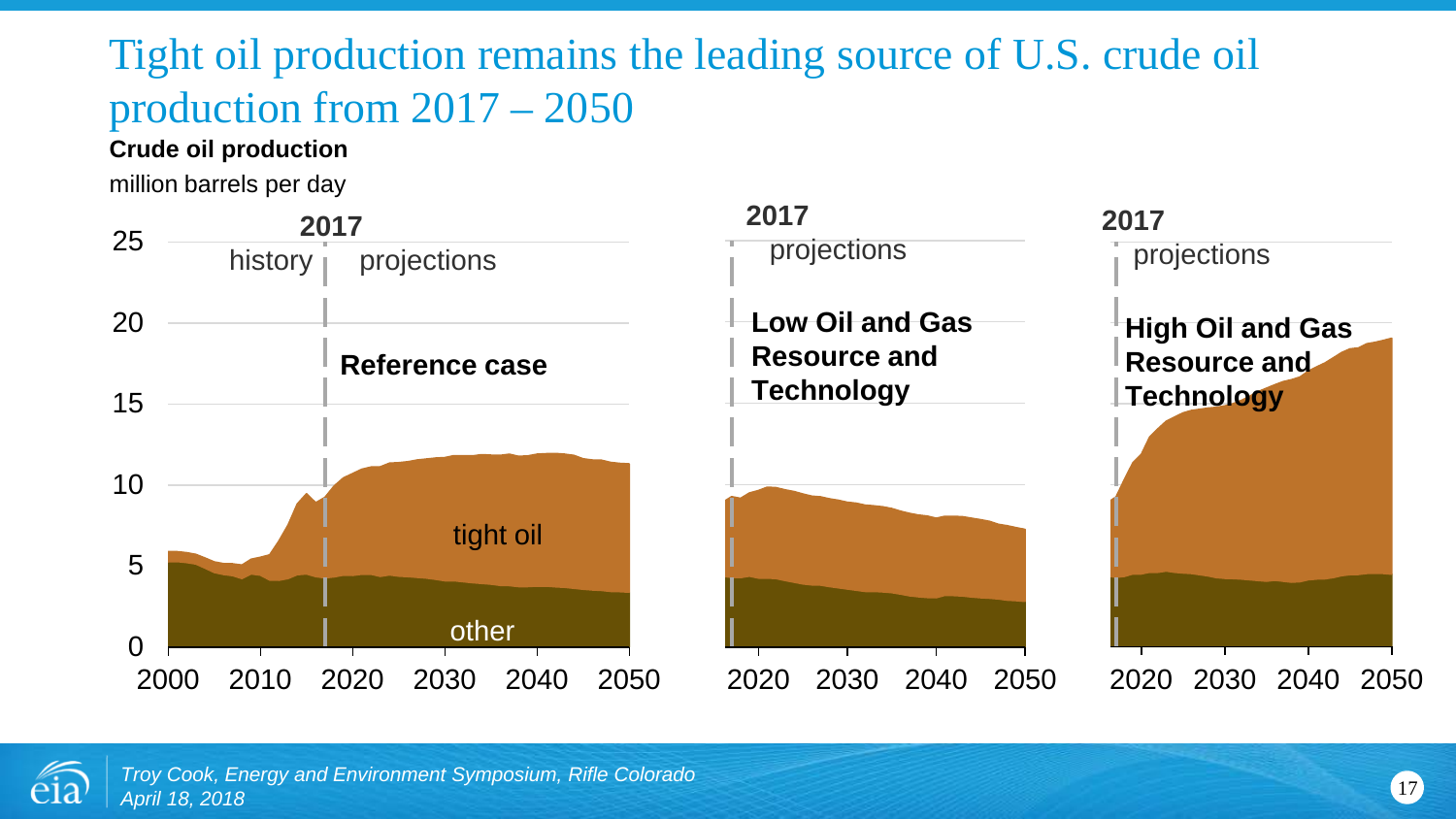### The Southwest region leads growth in tight oil production in the Reference case

#### **Lower 48 onshore crude oil production by region (Reference case)**

million barrels per day



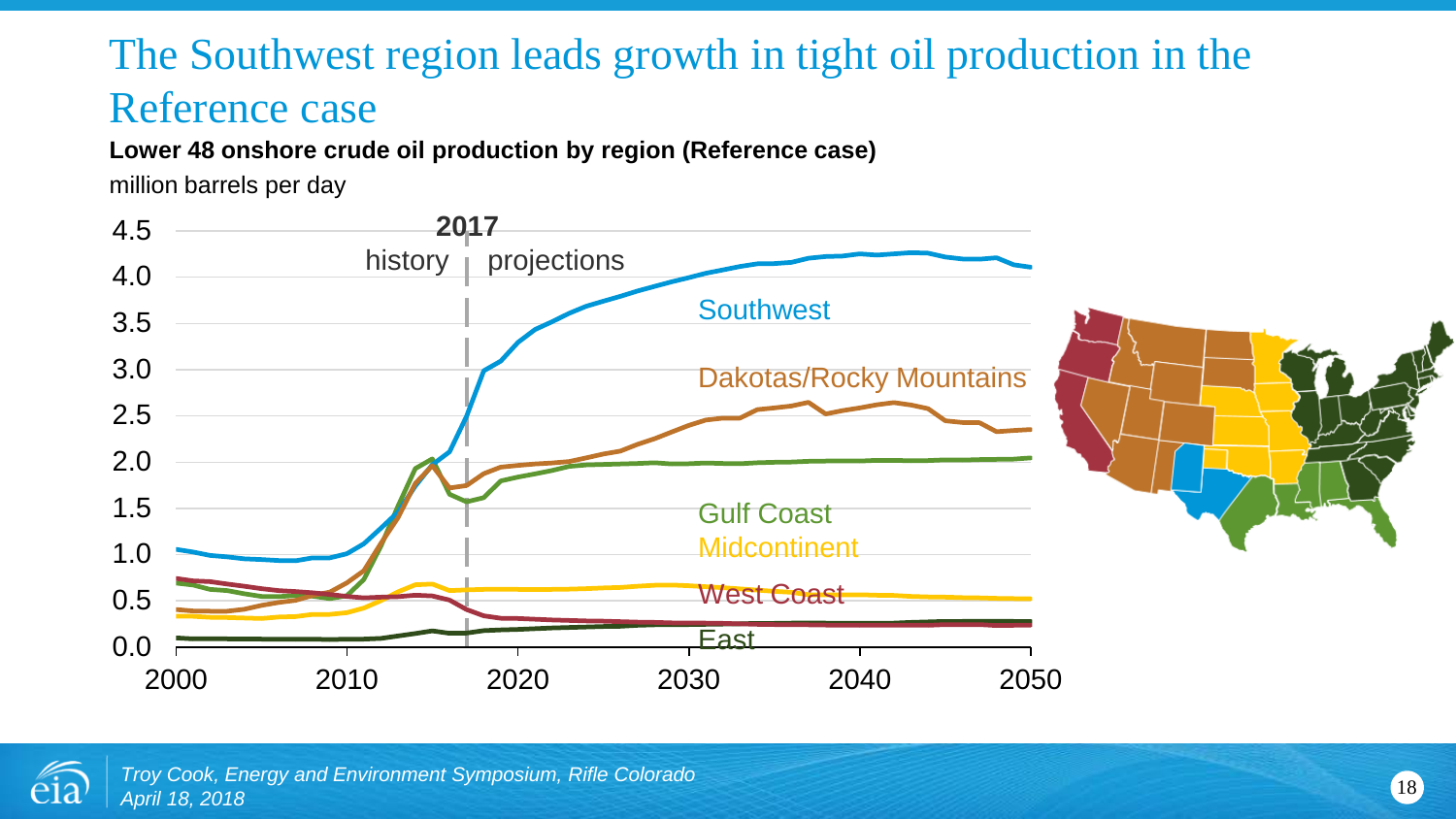### In the Reference case, the United States becomes a small net exporter of petroleum on a volume basis from 2029 to 2045

**Petroleum net imports as a percentage of product supplied**

percent



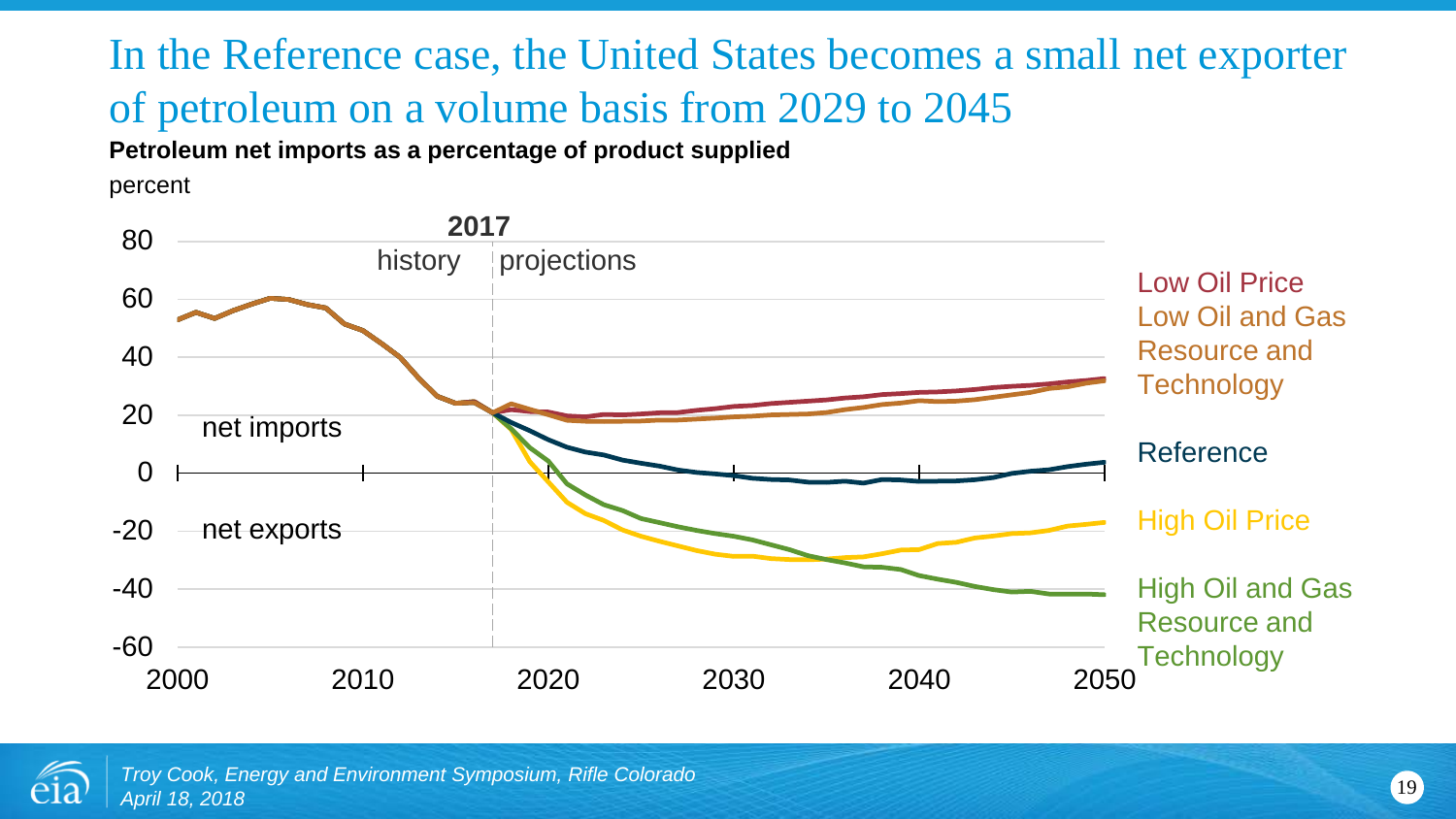## Increased U.S. natural gas production is the result of continued development of shale gas and tight oil plays

#### **Natural gas production by type**

trillion cubic feet **billion** cubic feet per day



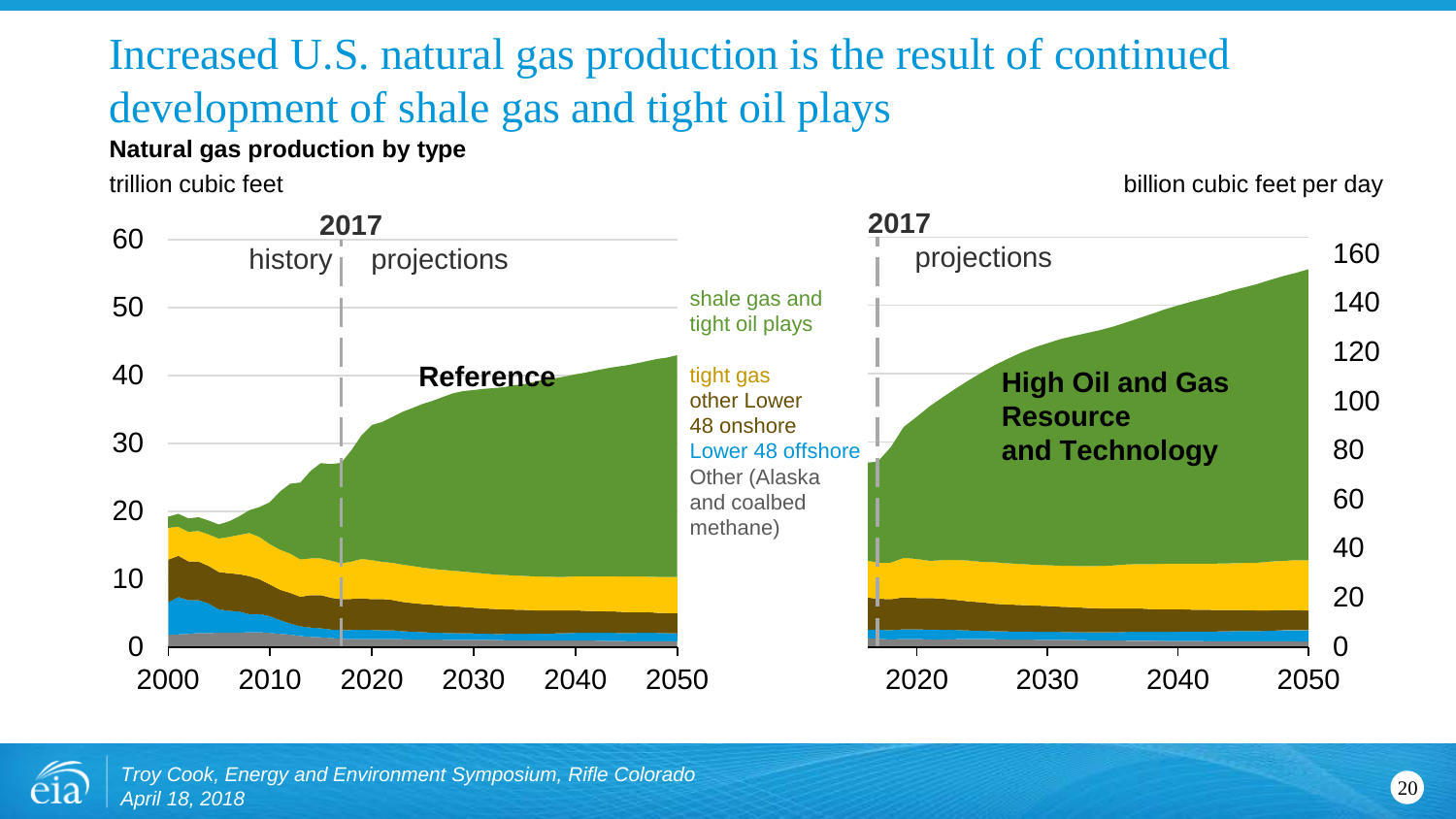### Plays in the East lead production of U.S. natural gas from shale resources in the Reference case

#### **Shale gas production by region**

trillion cubic feet **billion** cubic feet per day



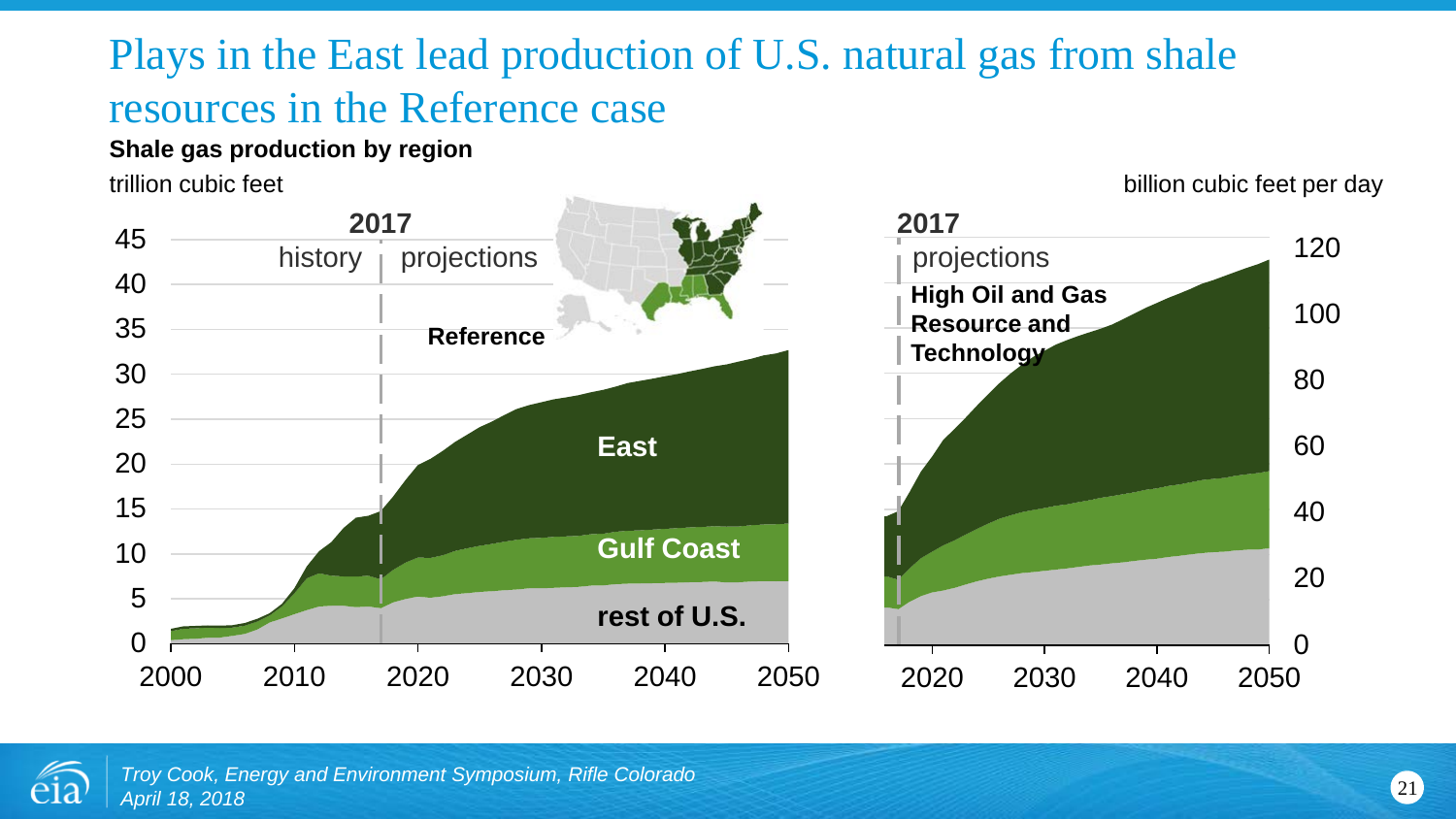

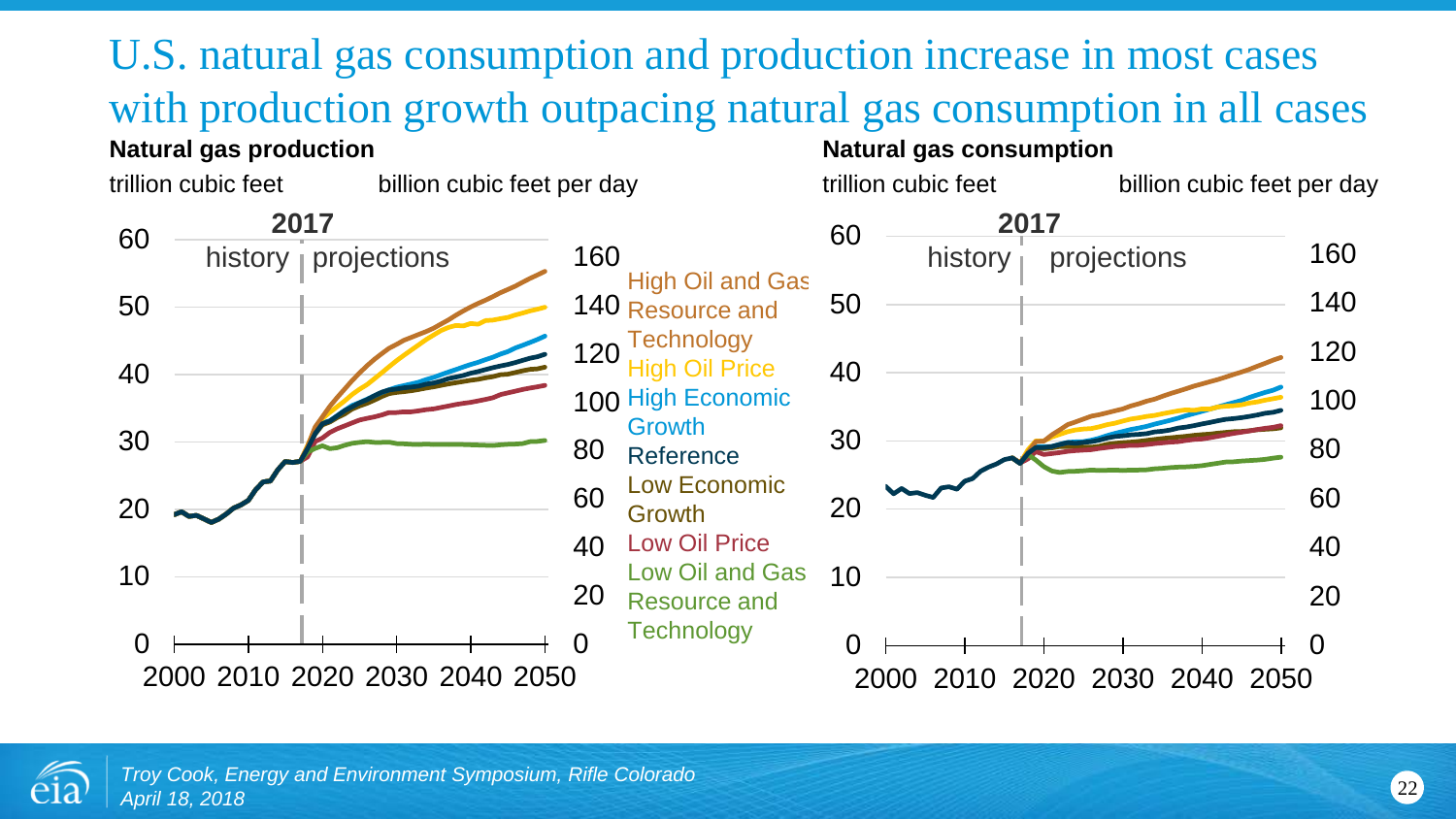### Natural gas prices across cases are dependent on resource and technology assumptions

#### **Dry natural gas production**

trillion cubic feet



#### **Natural gas spot price at Henry Hub**  2016 dollars per million British thermal units



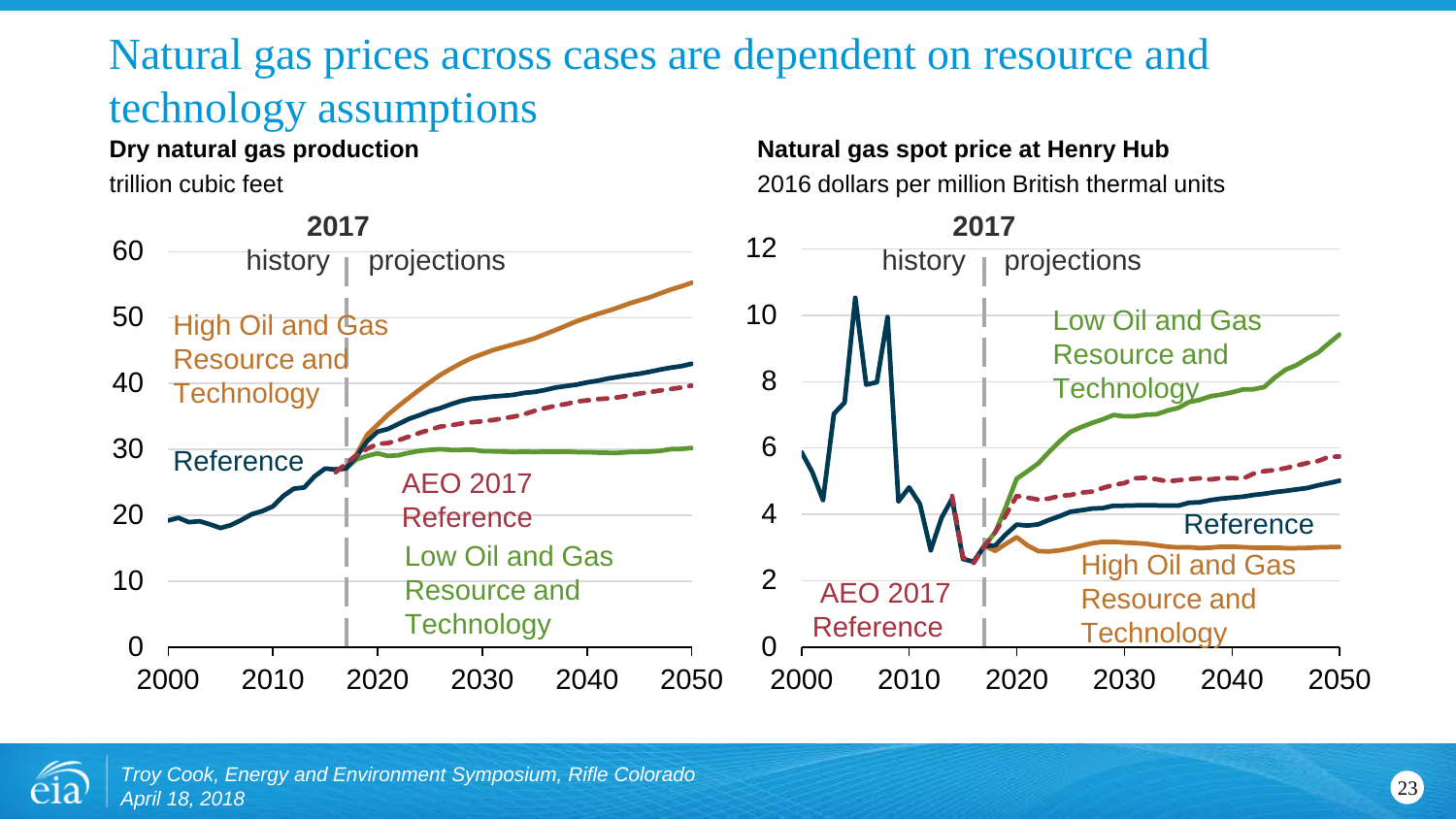The United States is a net natural gas exporter in the Reference case because of continued export growth and import decline

#### **Natural gas trade**

trillion cubic feet **billion** cubic feet per day





<sup>24</sup> *Troy Cook, Energy and Environment Symposium, Rifle Colorado April 18, 2018*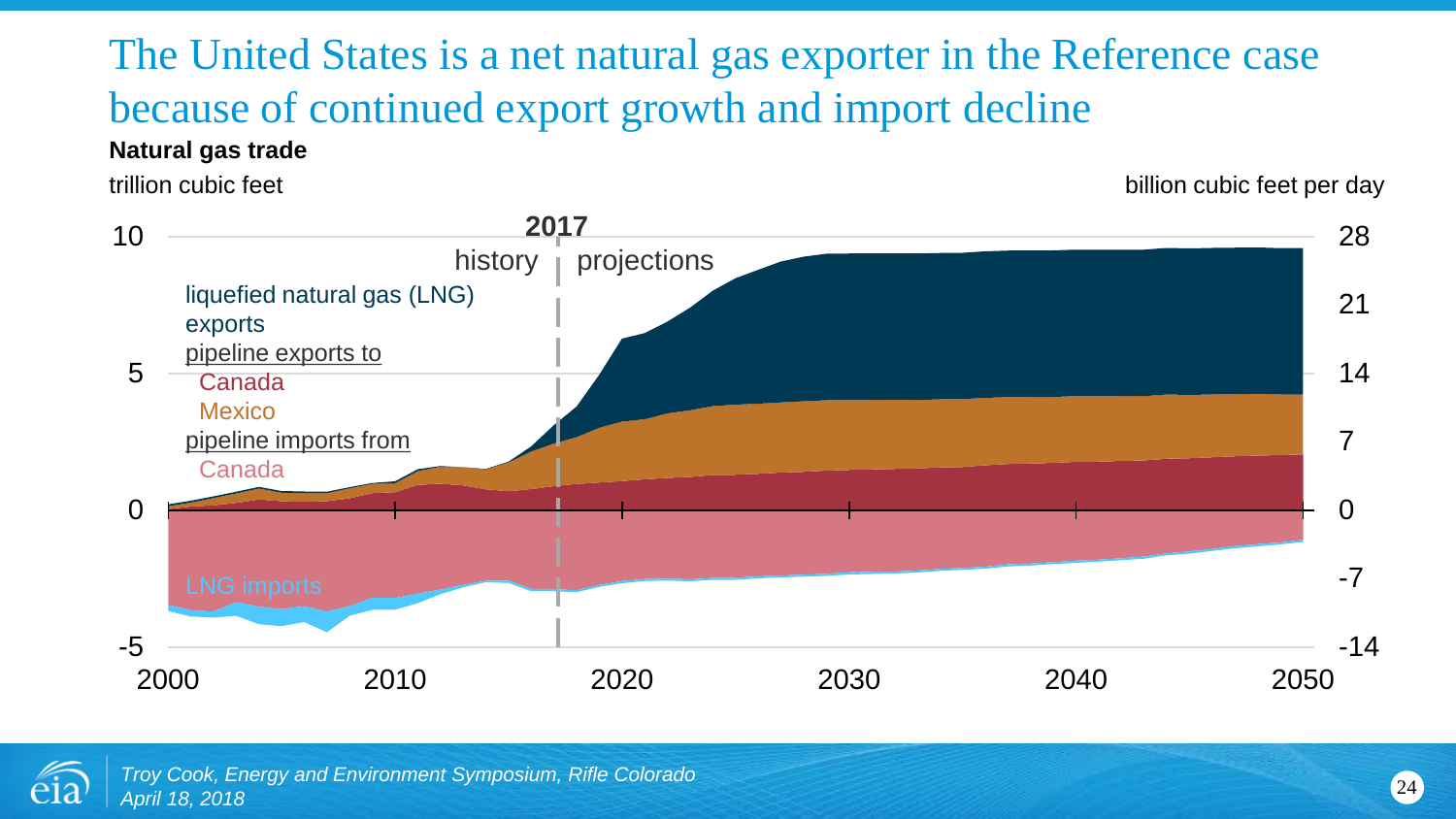### The U.S. has experienced a rapid increase in natural gas and oil production from shale and other tight resources



*Sources: EIA derived from state administrative data collected by DrillingInfo Inc. Data are through February 2018 and represent EIA's official tight oil & shale gas estimates, but are not survey data. State abbreviations indicate primary state(s). Note: Scales are presented at approximate barrel of oil equivalent.*